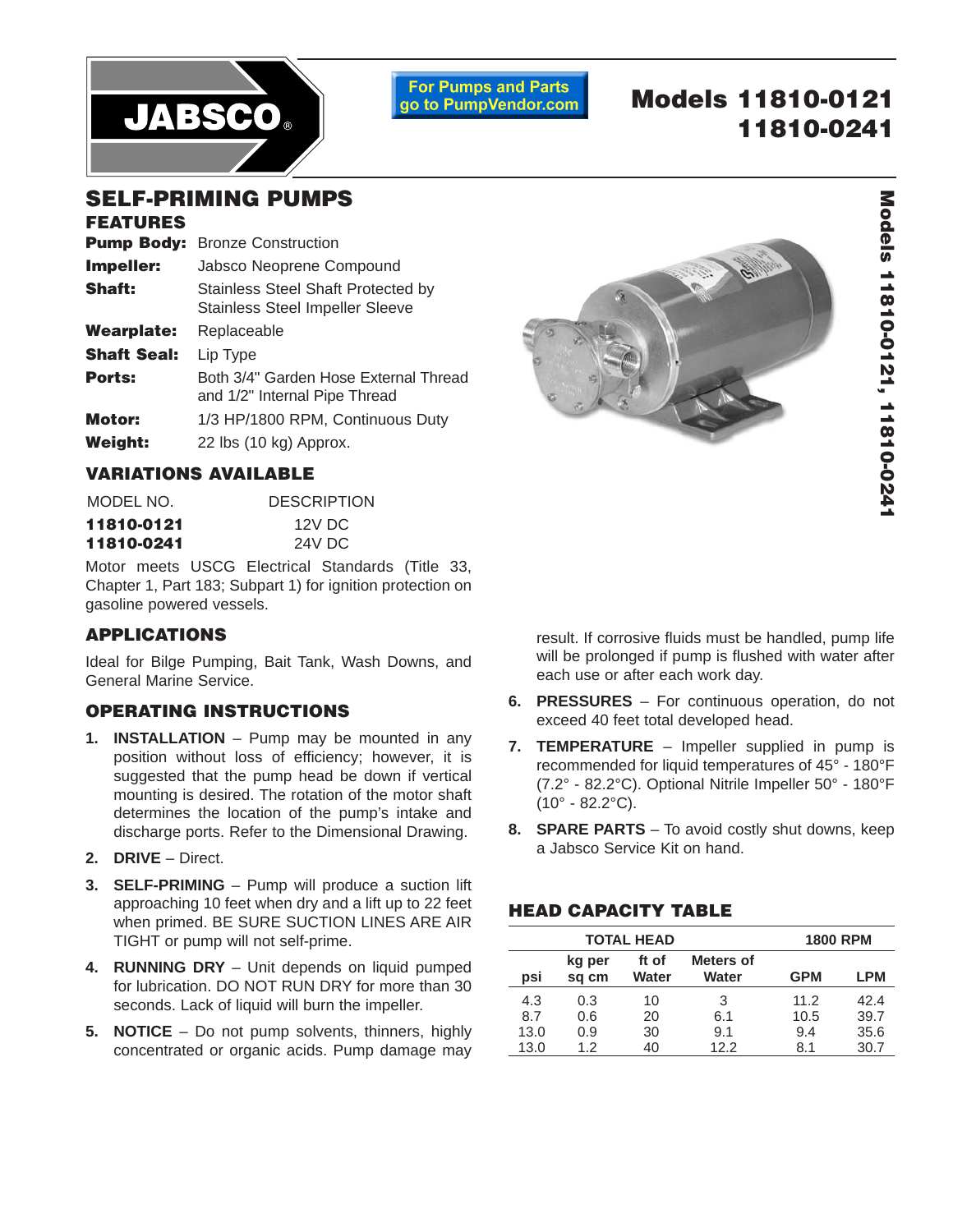### **DIMENSIONAL DRAWING Inches (Millimeters**



## **ELECTRICAL SPECIFICATIONS**

|                   |                |             |             |          | Total Wire Length* – feet (meters) |           |
|-------------------|----------------|-------------|-------------|----------|------------------------------------|-----------|
| Pump              |                | <b>AMP</b>  | Fuse        | $0 - 10$ | $11 - 20$                          | $21 - 35$ |
| <b>Models</b>     | <b>Voltage</b> | <b>Draw</b> | <b>Size</b> | $(0-3)$  | $(3-6)$                            | $(6-11)$  |
| 11810-0121 12V DC |                | 28.0        | 30          | #10(6)   | #8 (10)                            | #6 (16)   |
| 11810-0241 24V DC |                | 14.0        | 15          | #16(1.5) | #14(2.5)                           | #14(2.5)  |

\* Wire lengths are the sum of both positive and negative conductors.

## **WIRING**

Ensure wiring is adequate size to avoid a potential voltage drop by using the wire size specified in the Electrical Specifications Chart.

It is recommended that a strain relief wire connector be installed in the rear end-bell protective cover to prevent electrical connections from being accidentally pulled loose. Remove the two cover retaining nuts and the protective cover. Select the type of strain relief wire connector to be used and remove the appropriate knockout. Install the strain relief wire connector in the end-bell cover. Feed the power leads through the wire connector and secure them in place leaving adequate length on the motor side of the cover to attach the leads to the motor terminals.

For proper clock-wise motor rotation, attach the positive lead to the motor terminal marked A1 and the negative lead to the terminal marked A2. Reposition the protective cover on the two mounting studs and against the motor end-bell. Secure the cover in place with the two retaining nuts.

If a switch is installed in the positive power lead to control the operation of the pump, it is essential that it has an amperage rating equal to or greater than the recommended fuse size.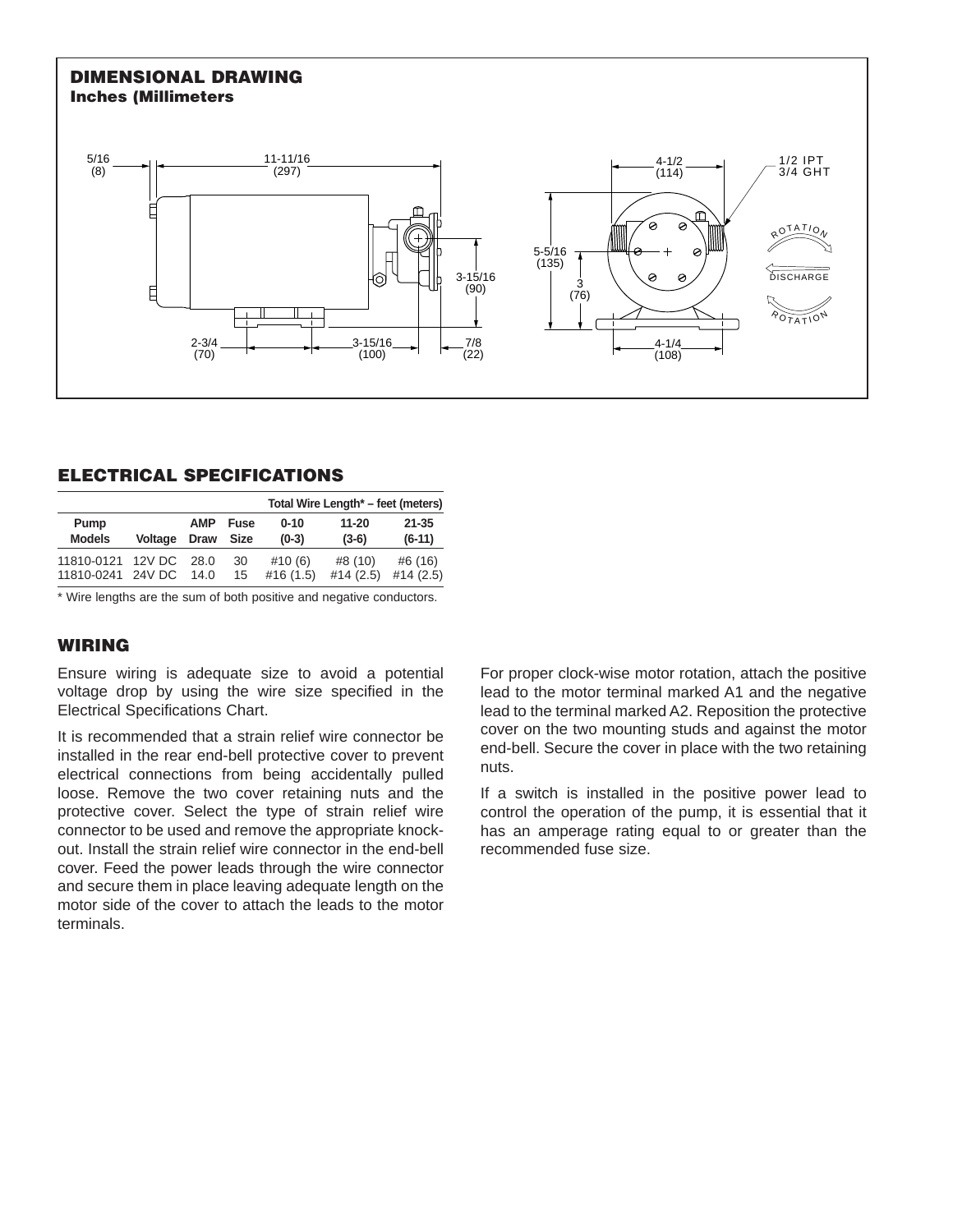

## **SERVICE INSTRUCTIONS**

#### **DISASSEMBLY**

- 1. Remove end cover screws, gasket and end cover.
- 2. Grasp impeller hub with water pump pliers and withdraw from body.
- 3. Loosen cam screw and remove cam. Clean off sealant. Remove wearplate with screwdriver or hooked wire.
- 4. Loosen nut at body clamp. Remove body from motor shaft.
- 5. Press out seal from motor mounting end of body towards impeller bore.
- 6. Remove slinger from shaft.

NOTE: Inspect all parts for wear or damage and replace if necessary. When returning to factory for repair, return the pump head only, unless motor replacement is required.

#### **ASSEMBLY**

- 1. Install slinger and position 1/4" from motor boss.
- 2. Press seal into bore with lip facing toward the impeller bore. Apply grease to back of seal lip.
- 3. Install wearplate, aligning slot with dowel pin.
- 4. Apply sealant to top of cam crew threads. Install cam with cam screw.

## **PARTS LIST**

|     |                               |      | Part          |
|-----|-------------------------------|------|---------------|
| Key | <b>Description</b>            | Qty. | <b>Number</b> |
| 1   | Screw End Cover (3 per kit)   | 2    | 91002-0020    |
| 2   | <b>End Cover</b>              | 1    | 11815-0000    |
| 3   | Gasket*                       |      | 3298-000      |
| 4   | Cam                           | 1    | 490-0000      |
| 5   | Neoprene Impeller*            |      | 5929-0001     |
|     | Nitrile Impeller              | 1    | 5929-0003     |
| 6   | Wearplate                     | 1    | 2235-0000     |
| 7   | Seal (Shaft)*                 | 1    | 92700-0420    |
| 8   | Screw (Cam - 3 per kit)       |      | 91003-0010    |
| 9   | <b>Body</b>                   |      | 11814-0000    |
| 10  | Plug (for vacuum switch hole) | 1    | 92650-0070    |
| 11  | Nut (3 per kit)               |      | 91105-0030    |
| 12  | Bolt (3 per kit)              | 1    | 91095-0090    |
| 13  | Slinger (O-Ring)              | 1    | 92000-0230    |
| 14  | Motor 12V DC                  |      | 18753-0011    |
|     | Motor 24V DC                  |      | 18753-0012    |

4732-000 – VACUUM SWITCH KIT – automatic shut off for use when pump is left unattended.

\* Parts contained in Service Kit.

#### **SERVICE KITS**

| 90105-0001 | Neoprene Impeller |
|------------|-------------------|
| 90105-0003 | Nitrile Impeller  |

#### **REPLACEMENT PUMP HEADS COMPLETE**

| 11818-0001 | Neoprene Impeller |
|------------|-------------------|
| 11818-0003 | Nitrile Impeller  |